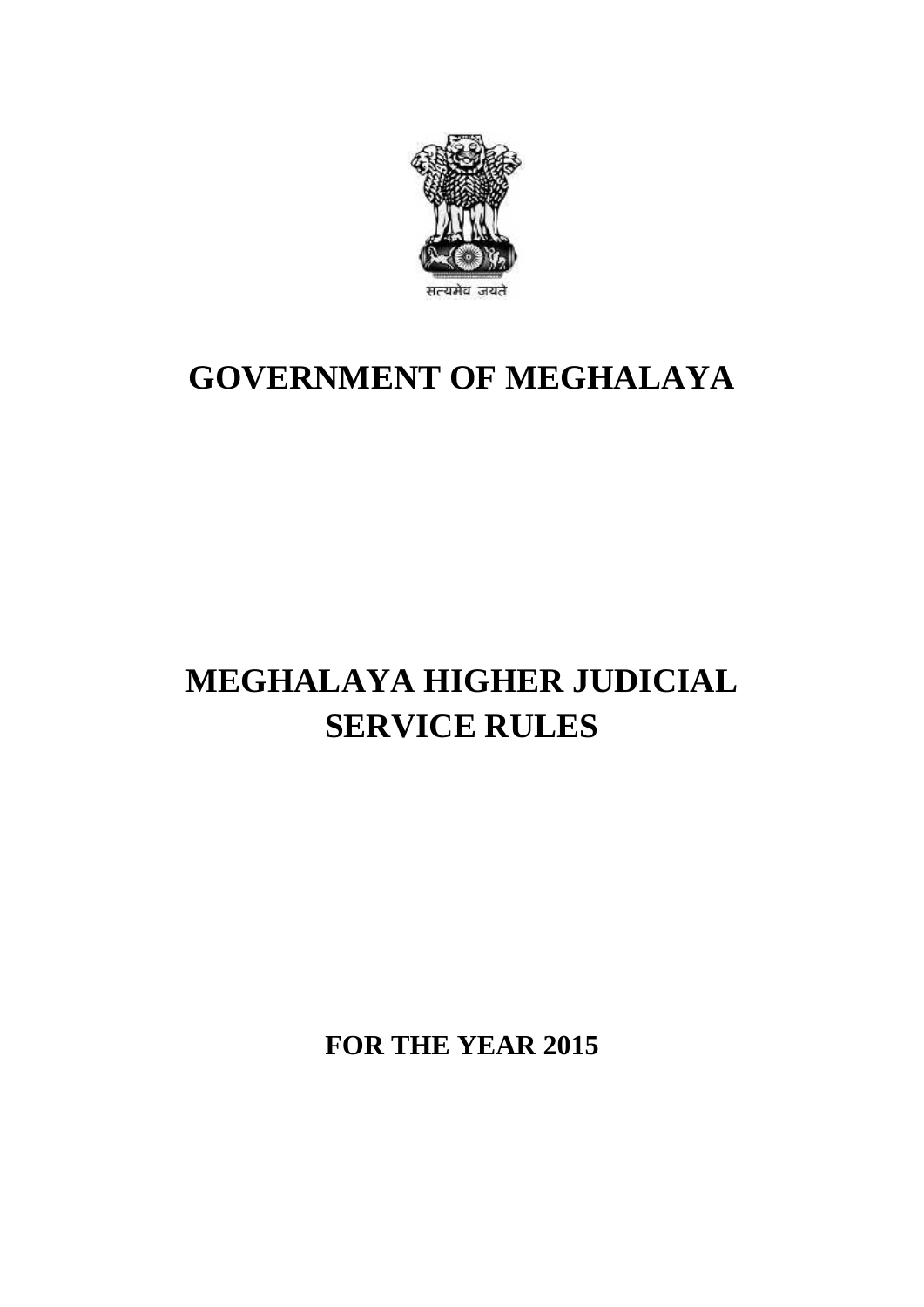Postal Registration No. N.E.-771/2006-2008



## **The Gazette of Meghalaya** EXTRAORDINARY PUBLISHED BY AUTHORITY The Gazette of Meghalaya<br>EXTRAORDINARY<br>PUBLISHED BY AUTHORITY<br>No. 151 Shillong, Thursday, November 19, 2015 28<sup>th</sup> Kartika, 1937 (S.E.)

#### **PART-IIA**

#### **GOVERNMENT OF MEGHALAYA LAW (A) DEPARTMENT ORDERS BY THE GOVERNOR**

### **…..... NOTIFICATION**

The 19<sup>th</sup> November, 2015.

No. LJ(A)23/85/Pt-I/157- In exercise of the powers conferred by the proviso to Article 309, read with Article 233 of the Constitution, and in supersession of Notification No. The 19<sup>th</sup> November, 2015.<br>**No. LJ(A)23/85/Pt-I/157**- In exercise of the powers conferred by the proviso to Article 309,<br>read with Article 233 of the Constitution, and in supersession of Notification No.<br>LJ(A)23/85/Pt-I/71 The 19<sup>th</sup> November, 2015.<br> **No. LJ(A)23/85/Pt-I/157**- In exercise of the powers conferred by the proviso to Article 309,<br>
read with Article 233 of the Constitution, and in supersession of Notification No.<br>
LJ(A)23/85/Pt-I Court of Meghalaya, in partial modification to the existing Meghalaya Judicial Service Rules, No. LJ(A)23/85/Pt-I/157- In exercise of the powers conferred by the proviso to Article 309, read with Article 233 of the Constitution, and in supersession of Notification No. LJ(A)23/85/Pt-I/71 dated 5-8-2015, the Governor following rules regulating the recruitment and appointment to the Meghalaya Higher Judicial Service and conditions of service and of persons appointed as follows, viz,-

#### **PART I GENERAL**

- **1. Short title, commencement and application:** (1) These rules may be called the Meghalaya Higher Judicial Service Rules, 2015 (hereinafter referred to as the "H.J.S Meghalaya Higher Judicial Service Rules, 2015 (hereinafter referred to as the "H.J.S Rules"). (2) They shall come into force on such date as may be notified by the Government in the Official Gazette.
- Official Gazette.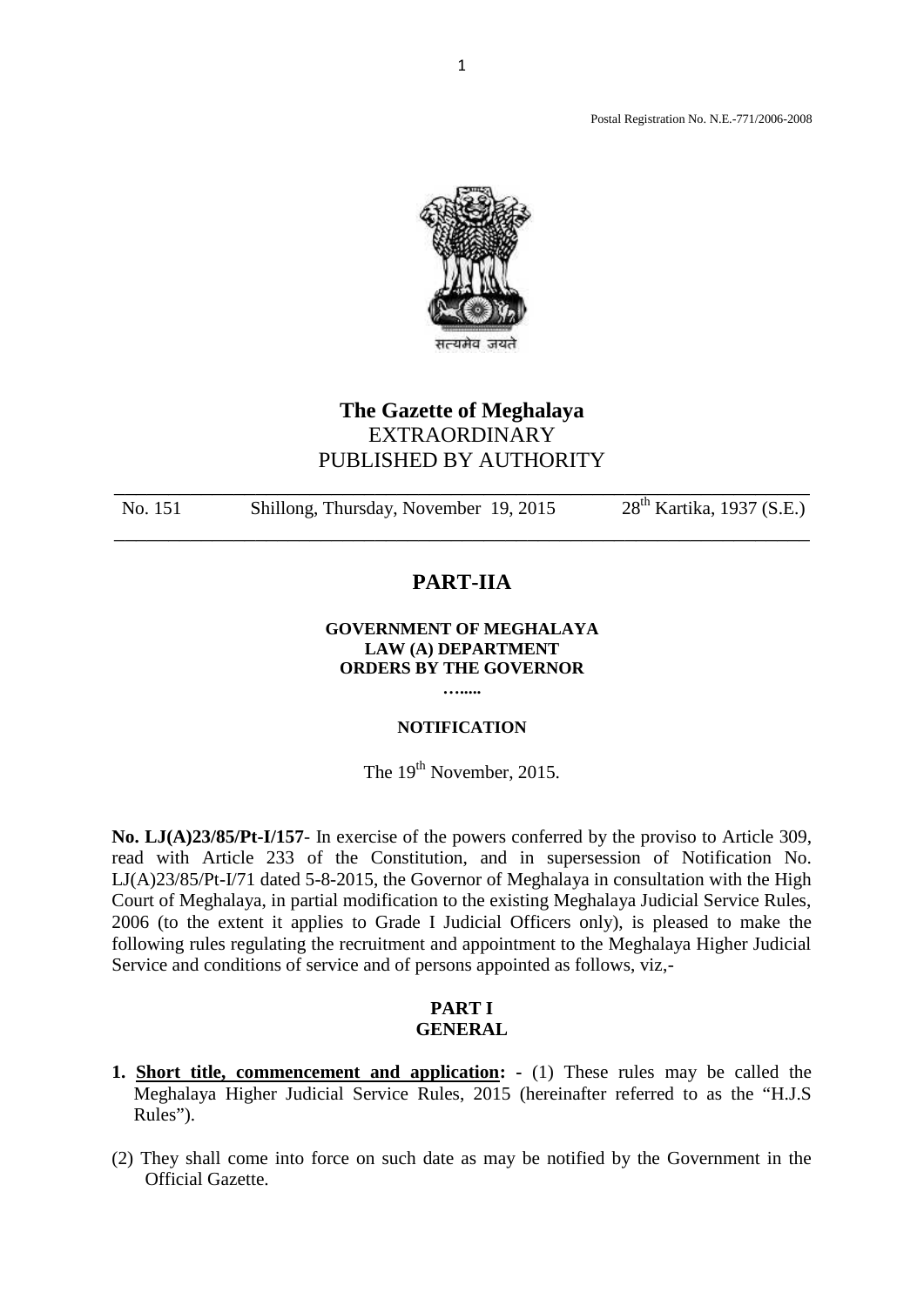- (3) These Rules shall apply to Grade I Judicial Officers (appointed under these Rules and also under the Meghalaya Judicial Service Rules, 2006) in the whole State.
- (3) These Rules shall apply to Grade I Judicial Officers (appointed under these Rules and also under the Meghalaya Judicial Service Rules, 2006) in the whole State.<br>**2. <u>Status of the Service</u>:** The Meghalaya Higher Judi comprising Class I posts. **3. <u>Definitions</u>:** - In these Rules, unless the context otherwise requires:<br> **3. <u>Definitions</u>:** - In these Rules, unless the context otherwise requires:
- 
- (a) **"Chief Justice"** means the Chief Justice of the High Court of Meghalaya;
- (b) **"Constitution"** means the Constitution of India;
- (c**) "Government"** means the Government of Meghalaya;
- (d) **"Existing Members"** means the Grade I Judicial Officers appointed under the Meghalaya Judicial Service Rules, 2006 (as amended from time to time);
- (e) **"High Court"** means the High Court of Meghalaya;
- (f) **"Officer"** means the Grade I Judicial Officer appointed under these Rules and also under the Meghalaya Judicial Service Rules, 2006 (as amended from time to time);
- (g) **"Service"** means the Meghalaya Higher Judicial Service and
- (h) **"State"** means the State of Meghalaya.

#### **PART II SERVICE**

**4. Constitution of Higher Judicial Service:** - There shall be constituted a service to be known as the Meghalaya Higher Judicial Service, consisting of the Existing Members and  $\frac{1}{2}$ **SERVICE**<br> **SERVICE**<br> **Constitution of Higher Judicial Service:** - There shall be constituted a service to be<br>
known as the Meghalaya Higher Judicial Service, consisting of the Existing Members and<br>
such Grade I Judicial O **4. Constitution of Higher Judicial Service:** - There shall be constituted a service to be known as the Meghalaya Higher Judicial Service, consisting of the Existing Members and such Grade I Judicial Officers who may be ap

posts of,-

- (a) Registrar General/ Registrar at the High Court,
- (b) District and Sessions Judges, and
- (c) Additional District and Sessions Judges:

Provided that against a post of Additional District and Sessions Judge a member of the Meghalaya Judicial Service may be appointed to exercise the powers of Additional Sessions Judge which is to be notified as per Government notifications issued under Article 237 of the Constitution. the Meghalaya Judicial Service may be appointed to exercise the powers of Additional<br>Sessions Judge which is to be notified as per Government notifications issued under Article<br>237 of the Constitution.<br>(2) The strength of

Governor in consultation with the High Court.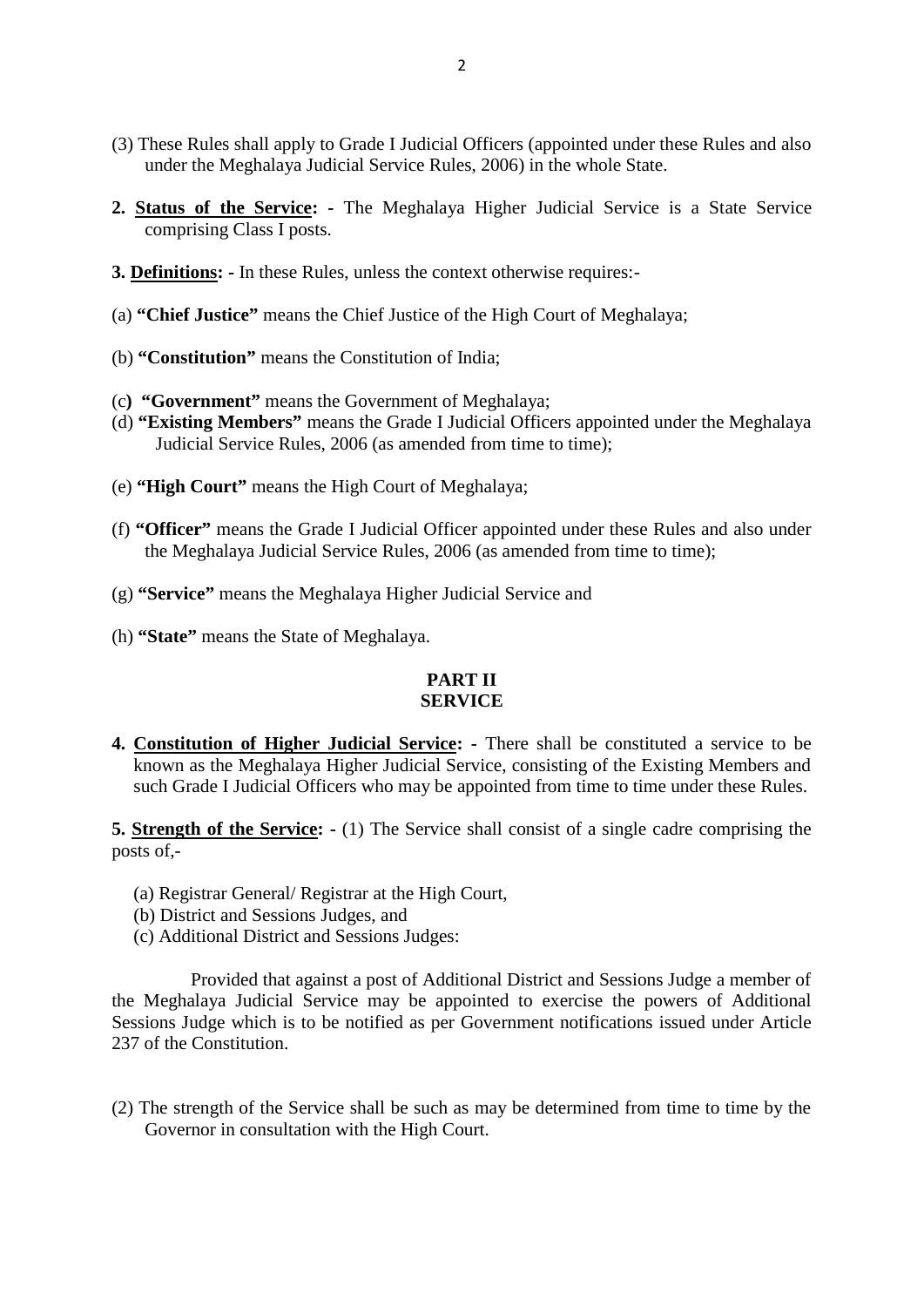- (3) The Governor may, from time to time, in consultation with the High Court leave unfilled or hold in abeyance, any vacant post in the Service without entitling any person to compensation or create from time to time, additional posts, temporary or permanent, as may be found necessary. (3) The Governor may, from time to time, in consultation with the High Court leave unfilled<br>or hold in abeyance, any vacant post in the Service without entitiing any person to<br>compensation or create from time to time, addi
- shall be as given in **Schedule A** appended to these Rules. **6. Appointing Authority:** - The appointing authority of the members of the Service shall be the Governor.
- the Governor.

#### **PART III METHOD OF RECRUITMENT**

**7. Source of Recruitment:** - The recruitment to the Service shall be made in the following<br>manner: –<br> $\frac{PART III}{manner: -}$ manner: –

**EXAMPLE (A)**<br> **Source of Recruitment:** - The recruitment to the Service shall be made in the following<br>
manner: –<br>
(a) 65 (sixty five) per-cent by promotion from amongst the Grade II Judicial Officers<br>
appointed under the **Source of Recruitment:** - The recruitment to the Service shall be made in th<br>manner:  $-$ <br>(a) 65 (sixty five) per-cent by promotion from amongst the Grade II Judic<br>appointed under the Meghalaya Judicial Service Rules, 200 **Source of Recruitment:** - The recruitment to the Service shall be made in the following manner: –<br>
(a) 65 (sixty five) per-cent by promotion from amongst the Grade II Judicial Officers<br>
appointed under the Meghalaya Judic

Meghalaya Judicial Service Rules, 2006 conducted by High Court as specified in **Schedule B** of these Rules; (b) 10 (ten) per-cent by promotion strictly on the basis of merit through limited<br>departmental competitive examination of Grade II Judicial Officers appointed under the<br>Meghalaya Judicial Service Rules, 2006 conducted by H

the basis of written tests and personal interview, as conducted by the High Court, as specified in **Schedule B** of these Rules. (c) 25 (twenty-five) per-cent by direct recruitment from amongst the eligible advocates on the basis of written tests and personal interview, as conducted by the High Court, as specified in **Schedule B** of these Rules.<br>Exp (c) 25 (twenty-five) per-cent by<br>the basis of written tests and<br>specified in **Schedule B** of thes<br>Explanation: - For the purpos<br>advocates is as follows: -

Explanation: - For the purpose of sub-rule (c) above, the qualifying criteria for the advocates is as follows: -<br>(i) He must be a citizen of India;<br>(ii) He must be a holder of degree in law of a recognized University;

- 
- 
- (ii) He must be a holder of degree in law of a recognized University;<br>(iii) He must be practicing as an Advocate in Courts of criminal and civil jurisdiction (i) He must be a citizen of India;<br>
(ii) He must be a holder of degree in law of a recognized University;<br>
(iii) He must be practicing as an Advocate in Courts of criminal and civil jurisdiction<br>
on the last date fixed for He must be a citizen of India;<br>He must be a holder of degree in law of a recognized University;<br>He must be practicing as an Advocate in Courts of criminal and civil jurisdiction<br>on the last date fixed for receipt of applic period of not less than 7 (seven) years as on such date.
- (iv) He must have attained the age of 35 (thirty-five) years and must not have attained the age of 48 (forty eight) years in the case of candidates belonging to Scheduled Castes (SC) or Scheduled Tribes (ST) and 45 (forty-five) years in the case of others, as on the last date fixed for receipt of applications: He must have attained the age of 35 (thirty-five) years and must not have attain<br>the age of 48 (forty eight) years in the case of candidates belonging to Schedu<br>Castes (SC) or Scheduled Tribes (ST) and 45 (forty-five) year

Provided further that where the Chief Justice is of the opinion that the operation of this rule causes undue hardship in a particular case, he may recommend for relaxation of the provision of this rule to such extent and subject to such conditions as may be deemed necessary.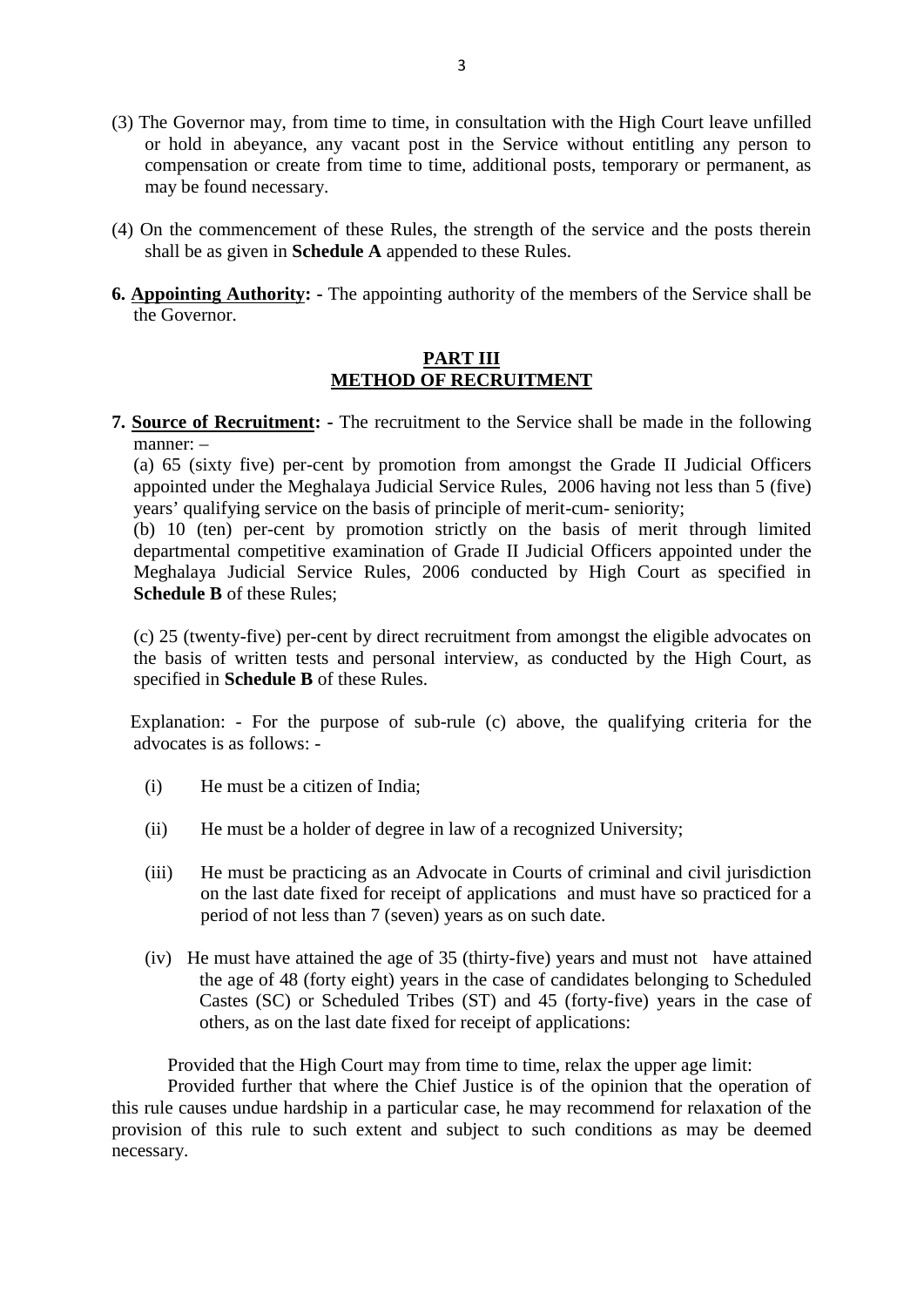- 8. **Assessment of Merit:** For assessing and testing the merit and the suitability of a member<br>of the Grade II Judicial Officer (appointed under the Meghalaya Judicial Service Rules, 4<br> **Assessment of Merit:** - For assessing and testing the merit and the suitability of a member<br>
of the Grade II Judicial Officer (appointed under the Meghalaya Judicial Service Rules,<br>
2006) for promotion under sub-rule ( **Assessment of Merit:** - For assessing and testing the merit and the suitability of a mem<br>of the Grade II Judicial Officer (appointed under the Meghalaya Judicial Service Ru<br>2006) for promotion under sub-rule (a) of Rule
	- **(i)** annual confidential reports (ACRs) of the preceding 5 (five) years of the officer concerned; **(constituted by the Chief Justice from time to time) may take into consideration: -<br>
	<b>(i)** annual confidential reports (ACRs) of the preceding 5 (five) years of the officer concerned;<br> **(ii)** inspection report of the cour
	- Judge during the preceding 3 (three) years; and
	- **(iii)** assessment of the officer made by the Selection Committee.
- **9. Recruitment:** (1) Applications for direct recruitment to the Service, under sub-rule (c) of Rule 7 of these Rules, shall be invited by the High Court by publishing a notice to that the Service of these Rules, shall b effect in the leading news papers of State and shall be made in the form prescribed from (iii) assessment of the officer made by the Selection Committee.<br> **Recruitment:** - (1) Applications for direct recruitment to the Service, under sub-rule (c) of<br>
Rule 7 of these Rules, shall be invited by the High Court by the prescribed fee. Rule 7 of these Rules, shall be invited by the High Court by publishing a notice to that effect in the leading news papers of State and shall be made in the form prescribed from time to time to be obtained from the Registr
- furnished as mentioned in the advertisement. (2) The application shall be submitted to the High Court accompanied by certificates of age, academic qualifications, Sanad and such other documents as may be required to be furnished as mentioned in the advertisement.<br>(3)
- from time to time.

**10. Procedure for Recruitment, etc. :** - For the purposes of recruitment as envisaged under sub-rules (a), (b) and (c) of Rule 7 of these Rules, the following conditions shall be in sub-rules (a), (b) and (c) of Rule 7 of these Rules, the following conditions shall be in (3) The candidates shall pay such examination fee as may be determ<br>from time to time.<br>**10. <u>Procedure for Recruitment, etc</u>. :** - For the purposes of recruitm<br>sub-rules (a), (b) and (c) of Rule 7 of these Rules, the follo 10. **Procedure for Recruitment, etc.** : - For the purposes of recruitment as envisaged under sub-rules (a), (b) and (c) of Rule 7 of these Rules, the following conditions shall be in addition to the conditions governing re

- necessary steps well in advance so as to finalise the list of persons considered eligible for promotion at least 10-15 days before the occurrence of the vacancy. (1) To fill a vacancy required to be filled by promotion the High Court shall take all<br>necessary steps well in advance so as to finalise the list of persons considered eligible for<br>promotion at least 10-15 days before the
- certificate of admission has not been issued by the High Court shall be admitted for the examination. (2) The decision of the High Court as to the eligibility or otherwise of a candidate for admission to the written and personal interview shall be final. No candidate to whom certificate of admission has not been issued by

prepare in the order of merit, assessed as provided in **Schedule B** of these Rules, a list of candidates which shall be equal to the number of vacancies notified. (3) The High Court shall on the basis of cumulative grade value secured by a candidate, prepare in the order of merit, assessed as provided in **Schedule B** of these Rules, a list of candidates which shall be equal to the

additional list of names of candidates not included in the list of candidates prepared under sub-rule (3) above, in which the number of candidates to be included, shall, as far as possible, be ten percent of the number of vacancies notified for recruitment or one, whichever is higher.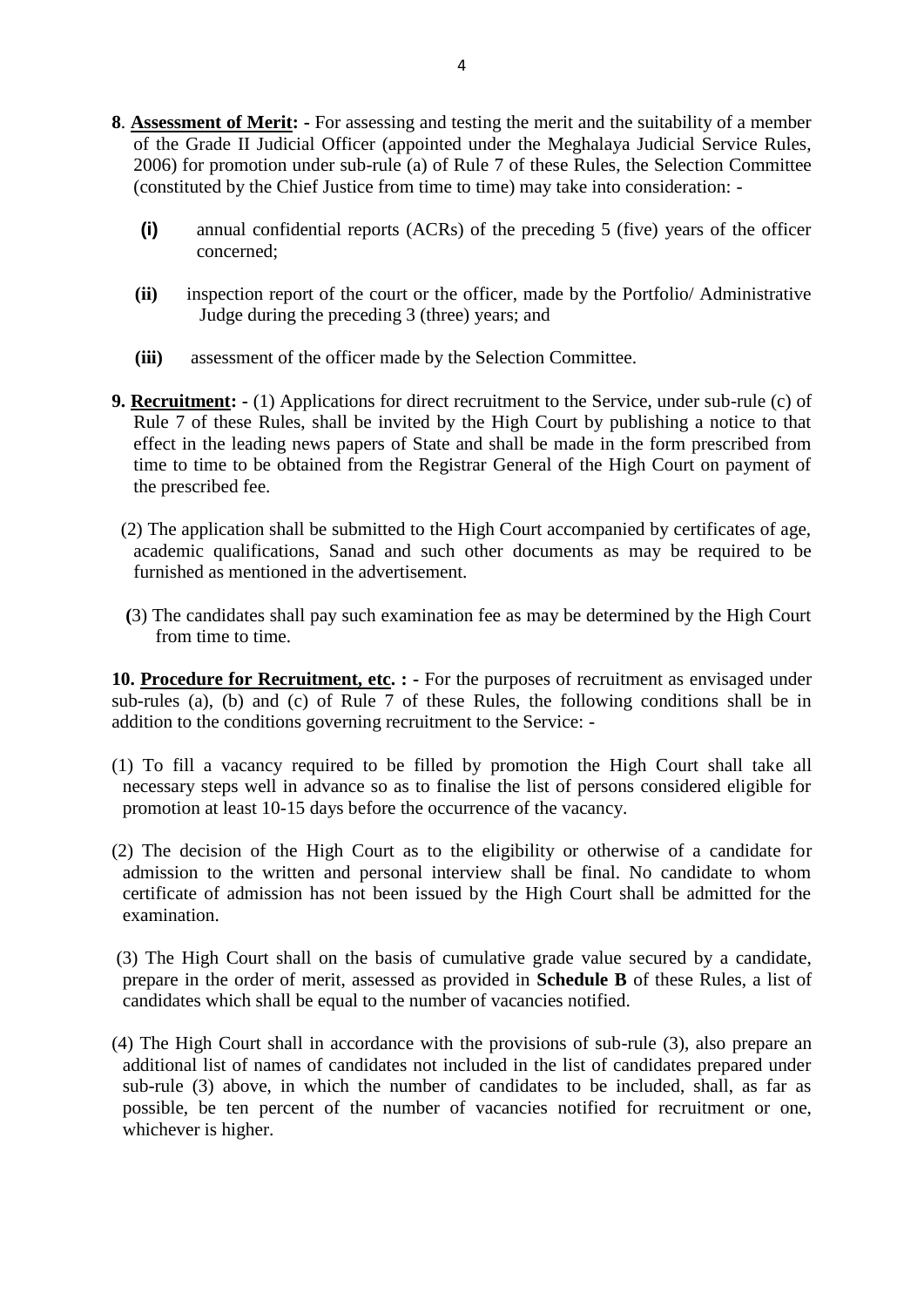5<br>(5) The lists so prepared under sub-rule (3) and (4) above shall be published and they shall<br>cease to be operative on the expiry of one year from the date of such publication. cease to be operative on the expiry of one year from the date of such publication. (6) Inclusion of the name of a candidate in any list prepared under<br>
(6) Inclusion of the name of a candidate in any list prepared under<br>
(4) shall not confer any right of appointment to such candidate.

(4) shall not confer any right of appointment to such candidate. 11. **Reservation in respect of direct recruitment:** - In accordance with the decision of the **11. Reservation in respect of direct recruitment:** - In accordance with the decision of the

High Court but that nevertheless in no case it shall exceed in any year of recruitment fifty percent of the total vacancies of that year.

**Explanation :** "Recruitment year" means the calendar year.

High Court but that nevertheless in no case it shall exceed in any year of recruitment fifty<br>percent of the total vacancies of that year.<br>**Explanation :** "Recruitment year" means the calendar year.<br>**12. <u>Seniority</u>:** - (1) Meghalaya Judicial Service Rules, 2006 shall not be disturbed. **Explanation :** "Recruitment year" means the calendar year.<br> **12. <u>Seniority</u>:** - (1) The original seniority of the Existing Members as appointed under the<br>
Meghalaya Judicial Service Rules, 2006 shall not be disturbed.<br>
(

the order of merit in the merit list as is determined by the High Court. (2) The *inter se* seniority of the out-of-turn promoted officers, clause (b) of rule 7, shall be in the order of merit in the merit list as is determined by the High Court.<br>(3) The *inter se* seniority of the direct appoi

as is determined by the High Court.

the order of merit in the merit list as is determined by the High Court.<br>
(3) The *inter se* seniority of the direct appointees shall be in the order of merit in the merit list<br>
as is determined by the High Court.<br>
(4) If officer. (4) If the officer is recruited to the Service by promotion or direct recruitment on the same<br>day, that officer recruited by promotion shall take precedence over the direct recruited<br>officers.<br>(5) The *inter se* seniority

recruitment year will be on the basis of their date of appointment:

Provided further that an officer, who is promoted on *ad-hoc* basis on a vacant post, belonging to the out-of-turn promoted officers or direct appointees, as the case may be, shall not have any right on the said post and such officer shall not be allowed to claim addition of the period of such *ad-hoc* service towards the Service for the purpose of seniority.

#### **PART IV PROBATION AND CONFIRMATION**

**13.** <sup>P</sup>**robation: -** (1) Direct recruits to the Service shall remain on probation for a period of 2 (two) years, which may be so extended by the High Court, as not to exceed a total period of 4 (four) years. Provided that the High Court may in exceptional circumstances of any case reduce the period of probation.

(2) On successful completion of the period of probation the High Court may confirm a probationer with effect from a date not earlier than the date on which he completes the period of probation.

(3) The High Court may at any time during the period of probation or the extended probation, as the case may be, dispense with the services of a probationer if the same have been found to be not satisfactory, without assigning any reasons therefore.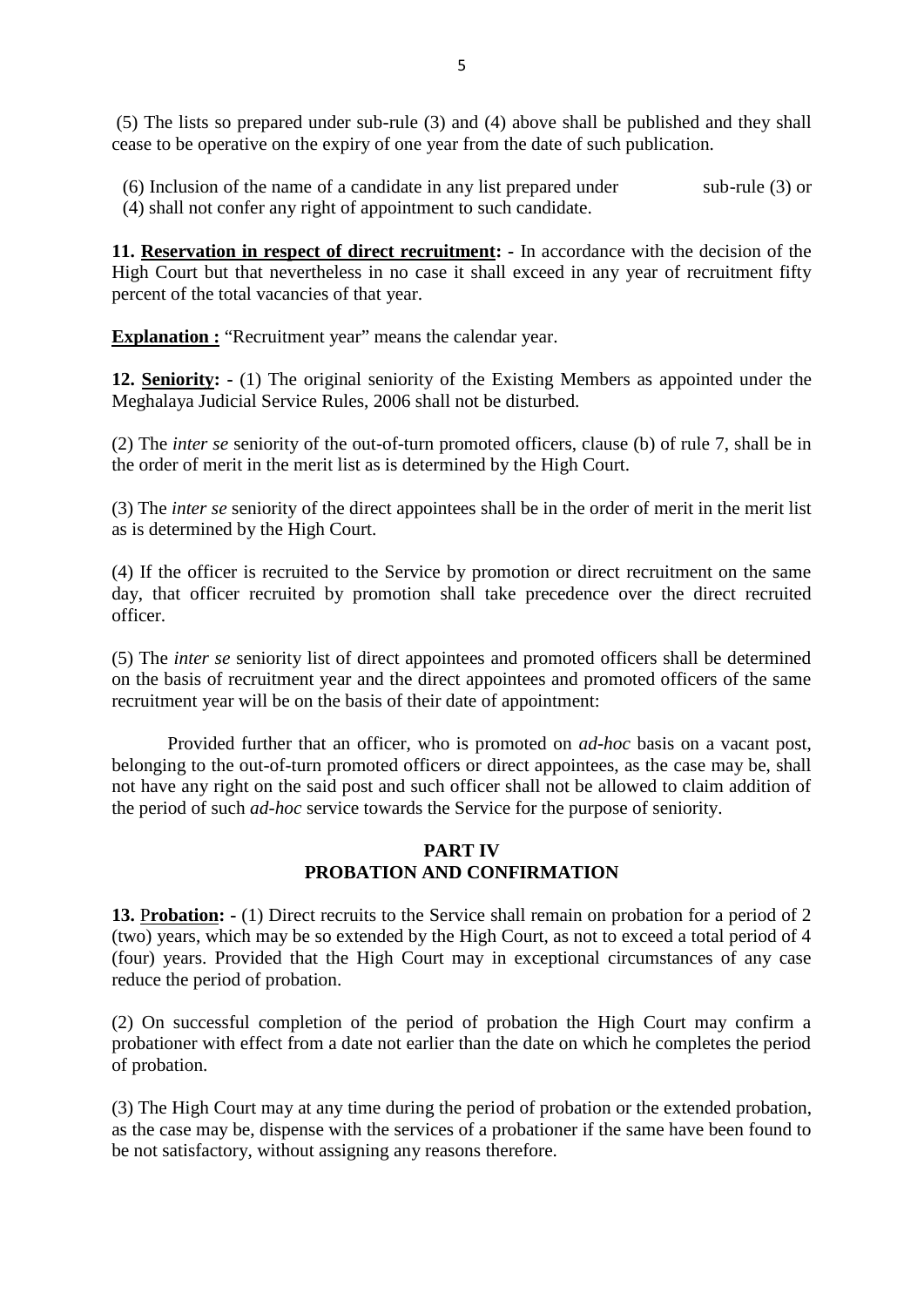(4) No appeal shall lie against an order discharging a probationer.

#### **PART V PAY AND ALLOWANCES**

14. Scale of Pay: - The scale of pay admissible to the persons appointed to the Service,<br>
14. Scale of Pay: - The scale of pay admissible to the persons appointed to the Service,<br>
14. Scale of Pay: - The scale of pay admis whether in substantive or officiating capacity or as a temporary measure, shall be as decided **PAY AND**<br>**14. <u>Scale of Pay</u>: - The scale of pay ad**<br>whether in substantive or officiating capace<br>by the Government from time to time.

#### **PART VI MISCELLANEOUS**

**15. Appointment in the Selection Grade:** - Appointments to the Selection Grade posts (to the extent of 25% of the cadre posts of District and Sessions Judges) shall be made by the extent of 25% of the cadre posts of Distr High Court from amongst the members of the Service who have put in not less than 5 (five) years of continuous service in the cadre on the basis of the following, namely, **pooplement in the Selection G**<br>stent of 25% of the cadre posts<br>Court from amongst the member of continuous service in the cadr<br>(i) merit and suitability.

- 
- (ii) minimum four "Good" ACRs out of last five years ACR's; or
- (iii) at least two "Good" and one "Very Good" in the ACR's out of last five years ACR's.

16. Appointment to Super Time Scale: - Appointments to Super Time Scale posts (to the extent of 10 % of sanctioned cadre strength of the District and Sessions Judges) shall be made by the High Court from amongst the members of the Service holding Selection Grade posts and who have put in not less than 3 (three) years of continuous service as Selection Grade on the basis of the following, namely,-

- (i) merit-cum-suitability.
- (ii) the Officer must have three "Good" and One "Very Good" grading ACRs out of last five years ACR's; or
- (iii) the Officer must have two "Good" and one "Outstanding" grading ACRs out of last five years ACR's.

IT THE SPECIES TO THE SPECIES THE VERTING THE OFFICER THIS USE THE VERTING SPECIAL CONSISTING THE VERTING SPECIAL POSTS.<br> **17. Appointment to Special Posts**: - Appointment of the Judicial Officer to Special Posts like Regi from amongst Judicial Officers for the High Court shall be made by the Chief Justice of the High Court and to any other posts required to be manned by the Judicial Officers shall be decided by the Government in consultation with the High Court, as per the criteria of fitness of the officer for such appointment as decided by the High Court, shall be made by the State.

**18. Efficiency Bar: -** (1) No member of the Service shall be allowed to cross the first efficiency bar unless in the opinion of the High Court his judicial work is good and his integrity is beyond question.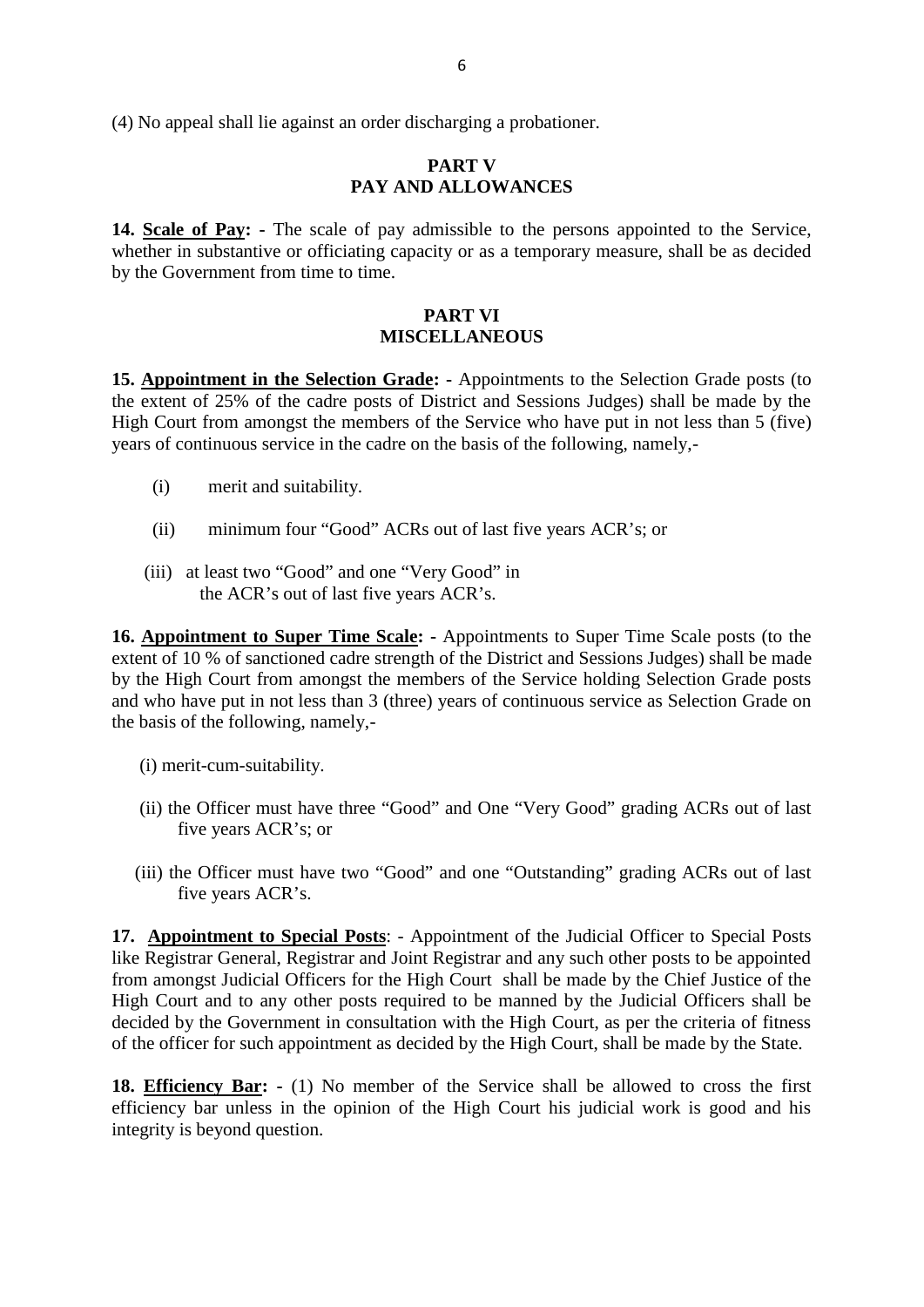(2) No member of the Service shall be allowed to cross second efficiency bar unless in the opinion of the High Court his judicial work and administrative ability are good and his integrity is beyond question. 19. Training: - (1) There shall be allowed to cross second efficiency bar unless in the opinion of the High Court his judicial work and administrative ability are good and his integrity is beyond question.<br> **19. <u>Training</u>** 

Court may deem fit and proper as per **Schedule C** of these Rules. (2) The High Court may arrange refresher courses for such members of the Service, as the High Court may deem fit and proper as per<br>
(2) The High Court may arrange refresher courses for such members from time to time.<br>
(3)

**19. Training:** - (1) There shall be training course for the members of the Service, as the High Court may deem fit and proper as per Schedule C of these Rules.<br>
(2) The High Court may arrange refresher courses for such me training/ refresher outside the State or outside the country.

(2) The High Court may arrange refresher courses for such members from time to time.<br>
(3) The High Court may in consultation with the Government depute such member for<br>
training/ refresher outside the State or outside the (3) The High Court may in consultation with the Government depute such member for training/ refresher outside the State or outside the country.<br> **20. <u>Retirement</u>**: - (1) Except as otherwise provided in this Rule, every me (3) The High Court may in consultation with the Government depute such member for training/ refresher outside the State or outside the country.<br> **20.** <u>Retirement</u>:  $- (1)$  Except as otherwise provided in this Rule, every **20. Retirement**:  $-(1)$  Except as otherwise provided in this Rule, every member of the Service shall retire from service on the afternoon of the last date of the month in which he attains the age of 58 (fifty-eight) years shall retire from service on the afternoon of the last date of the month in which he attains the age of 58 (fifty-eight) years. Provided that all members of the Service whose date of birth is the 1st day of a month shall r

in service up to 60(sixty) years. (2) Notwithstanding anything contained in sub-rule (1) above, if in the opinion of the High Court, any member has the potential to continue with his/her service, he/ she shall be retained in service up to  $60$ (sixty) year

committee of Judges of the High Court, constituted and headed by the Chief Justice and the evaluation shall be made on the basis of the Officer's past record of service, ACRs, quality of judgments and other relevant matters. (3) The potential for continued utility shall be assessed and evaluated by appropriate<br>committee of Judges of the High Court, constituted and headed by the Chief Justice and the<br>evaluation shall be made on the basis of the

extended service is to be given to the Officer or not. (4) The High Court should undertake and complete the exercise well within time, before the Officer attains the age of 58 (fifty-eight) years and take a decision whether the benefit of extended service is to be given to the

superannuation, the Officer and the Government be informed accordingly.

extended service is to be given to the Officer or not.<br>
(5) In case the Officer concerned is found fit for being given the benefit of extended age of<br>
superannuation, the Officer and the Government be informed accordingly. the High Court may inform the Officer that he would stand retired at the age of 58 (fiftyeight) years. (6) In case the Officer concerned is found not fit for retention beyond 58 (fifty-eight) years, the High Court may inform the Officer that he would stand retired at the age of 58 (fifty-eight) years.<br>(7) An Officer shall b

order to that effect is passed and communicated.

eight) years.<br>
(7) An Officer shall be deemed to have been denied the benefit of extension unless a specific<br>
order to that effect is passed and communicated.<br> **21. <u>Retirement in Public interest</u>:** - (1) There shall be a number of Judges, headed by the Chief Justice to review the career progress and other attributes of the members of the Service. **21. <u>Retirement in Public interest</u>:** - (1) There shall be a committee consisting of such number of Judges, headed by the Chief Justice to review the career progress and other attributes of the members of the Service.<br>(2)

and 55 (fifty-five) years. If the committee considers that in public interest the officer should (2) This review will be undertaken when the concerned Officer(s) attain the age of 50 (fifty) and 55 (fifty-five) years. If the committee considers that in public interest the officer should be retired from service, he sh than 3 (three) months in writing or 3(three) months pay and allowance in lieu thereof: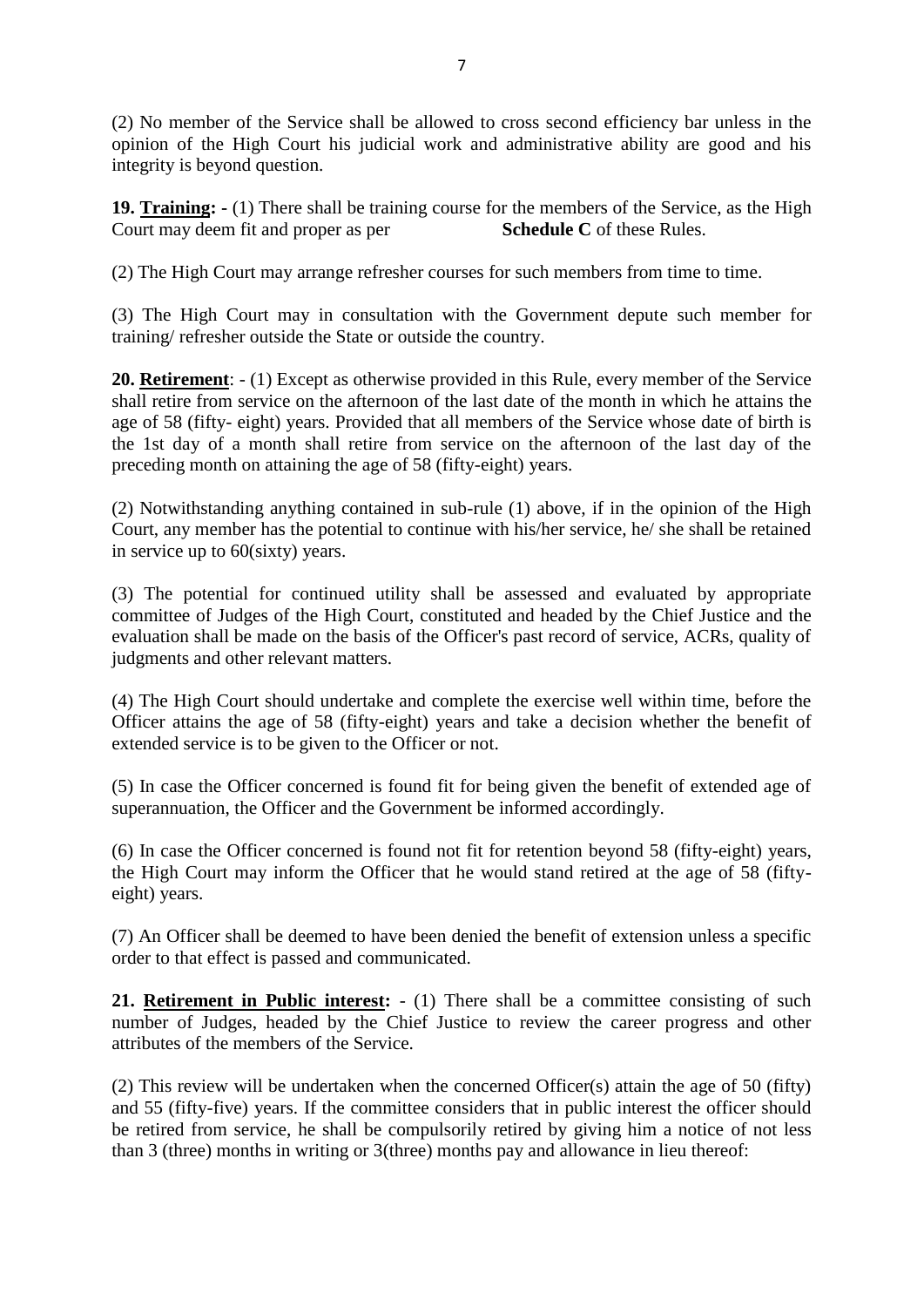Provided that nothing in sub-rule (2) shall be considered as preventing consideration Frovided that nothing in sub-rule (2) shall be considered as preventing consideration<br>for compulsory retirement of a member of the service at any time other than those mentioned<br>therein. therein. Provided that nothing in sub-rule (2) shall be considered as preventing consideration<br>for compulsory retirement of a member of the service at any time other than those mentioned<br>therein.<br>**22. <u>Re-employment after Retiremen**</u>

prescribed by the recommendation of Justice Shetty Commission are eligible for refor compulsory retirement of a member of the service at any time other than those mentioned<br>therein.<br>**22. <u>Re-employment after Retirement</u>:** - (1) Judicial Officers of Grade-I retiring at the age<br>prescribed by the recommen of consideration by the High Court, the assessment shall be made on the following premises: mployment after Retirement: - (1) Judicial Officers of Grade-I retiring at the age<br>d by the recommendation of Justice Shetty Commission are eligible for re-<br>ent on such consideration as are required to be made by the High

- character are concerned; eration by the High Court, the assessment shall be made on the following premises:-<br>
(i) there is no adverse comment in the ACR's in so far as disposal/integrity and<br>
character are concerned;<br>
(ii) the officer was not dism
- seek retirement; and (ii) the officer was not dismissed or removed or compulsorily retired or made to seek retirement; and<br>(iii) the officer had not sought voluntary retirement after initiation of
- departmental proceedings /inquiry.

(2) The order of re-employment other than officers of the Registry of High Court shall be made by the Governor in consultation with the High Court.

departmental proceedings /inquiry.<br>
23. Conduct of re-employment other than officers of the Registry of High Court shall<br>
be made by the Governor in consultation with the High Court.<br>
23. Conduct: - An Officer appointed un integrity and conduct integrity and conduct himself in consultation with the High Court.<br> **23. <u>Conduct</u>**: - An Officer appointed under the Rules shall be required to maintain the integrity and conduct himself in conformit Follow the Code of Conduct as provided under the Rules shall be required to maintain the integrity and conduct himself in conformity with the dignity of the office he holds. He should follow the Code of Conduct as provided

**23. Conduct**: - An Officer appointed under the Rules shall be required to maintain the integrity and conduct himself in conformity with the dignity of the office he holds. He should follow the Code of Conduct as provided matters involving major penalty of removal, dismissal, premature or voluntary retirement, as the case may be, shall be binding on the Government for the purpose of final orders.

However, nothing in this rule shall be construed to prejudice the right of appeal available to the delinquent before the competent authority. the case may be, shall be binding on the Government for the purpose of final orders.<br> **25. Disciplinary Authority:**  $\cdot$  (1) The members of the Service shall be under the disciplinary<br> **25. Disciplinary Authority:**  $\cdot$  (1

control of the High Court. available to the delinquent before the competent authority.<br>
25. Disciplinary Authority:  $\cdot$  (1) The members of the Service shall be under the disciplinary<br>
control of the High Court.<br>
(2) The provisions of Meghalaya Serv

applicable to disciplinary proceedings of Judicial Officers.

control of the High Court.<br>
(2) The provisions of Meghalaya Services (Discipline and Appeal) Rules, 2011 shall be<br>
applicable to disciplinary proceedings of Judicial Officers.<br> **26. <u>Leave, Pension, etc.</u>:** - Except as pro regulated by the rules and orders in force in the State. **26. Leave, Pension, etc.:** - Except as provided in these Rules, all matters relating to pension, leave, discipline and other conditions of service of the members of the Service shall be regulated by the rules and orders i

**26. Leave, Pension, etc.:** - Except as provided in these Rules, all matters relating to pension, leave, discipline and other conditions of service of the members of the Service shall be regulated by the rules and orders i cases, may in consultation with the High Court dispense with or relax the requirement of any of these rule to such extent and subject to such conditions as it may consider necessary for dealing with the case in a just and equitable manner or for meeting the exigencies of public interest: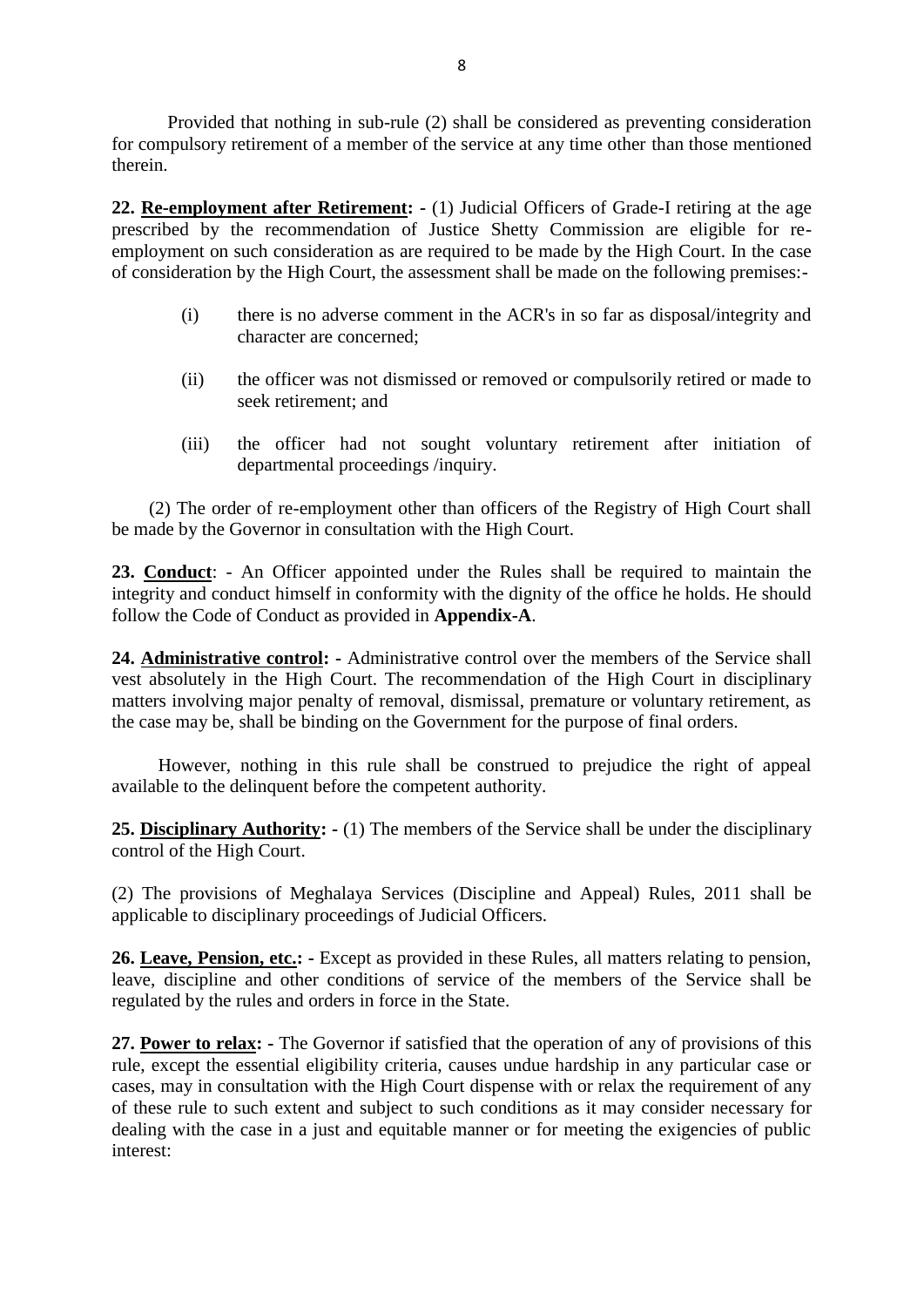Provided that the case of any person shall not be dealt with in any manner less favourable to him than that provided to under this rule.

**28. Interpretation: -** If any question arises as to the interpretation of these Rules, the High Court shall decide the same.

favourable to him than that provided to under this rule.<br> **28.** <u>Interpretation</u>: - If any question arises as to the interpretation of these Rules, the High<br>
Court shall decide the same.<br> **29.** <u>Amendments and Savings</u>: amended to the limited extent it applies to existing members.

(2) Court shall decide the same.<br> **29. Amendments and Savings:** - (1) The Meghalaya Judicial Service Rules, 2006 are hereby<br>
amended to the limited extent it applies to existing members.<br>
(2) Notwithstanding such amendment anything whatsoever done under the rules, so amended, shall be deemed to have been made, issued, taken or done under the corresponding provisions of these Rules.

| $SCHEDULE - A$<br>{Rule $5(4)$ } |                                                                                                                   |                        |                                                |                |  |
|----------------------------------|-------------------------------------------------------------------------------------------------------------------|------------------------|------------------------------------------------|----------------|--|
| SI. No                           | <b>Name of Posts</b>                                                                                              | No. of<br><b>Posts</b> | <b>Scale of Pay</b>                            | <b>Remarks</b> |  |
| 1.                               | <b>Registrar General</b>                                                                                          | $\mathbf{1}$           | 51550-1230-58930-<br>1380-63070                |                |  |
| $\overline{2}$ .                 | District and<br><b>Sessions Judge</b><br>(Selection Grade)                                                        |                        | 57700-1230-58930-<br>1380-<br>67210-1540-70290 |                |  |
| 3.                               | District and<br><b>Sessions Judge</b><br>(Super Time Scale)                                                       | 1                      | 70290-1540-76450                               |                |  |
| $\overline{4}$ .                 | District and<br><b>Sessions Judge</b><br>(Entry Level)/ Additional<br>District<br><b>Sessions</b><br>and<br>Judge | 14                     | 51550-1230-58930-<br>1380-63070                |                |  |
| 5.                               | Member Secretary,<br>Meghalaya State<br><b>Legal Services</b><br>Authority                                        | $\mathbf{1}$           | 51550-1230-58930-<br>1380-63070                |                |  |

#### **SCHEDULE – A {Rule 5 (4)}**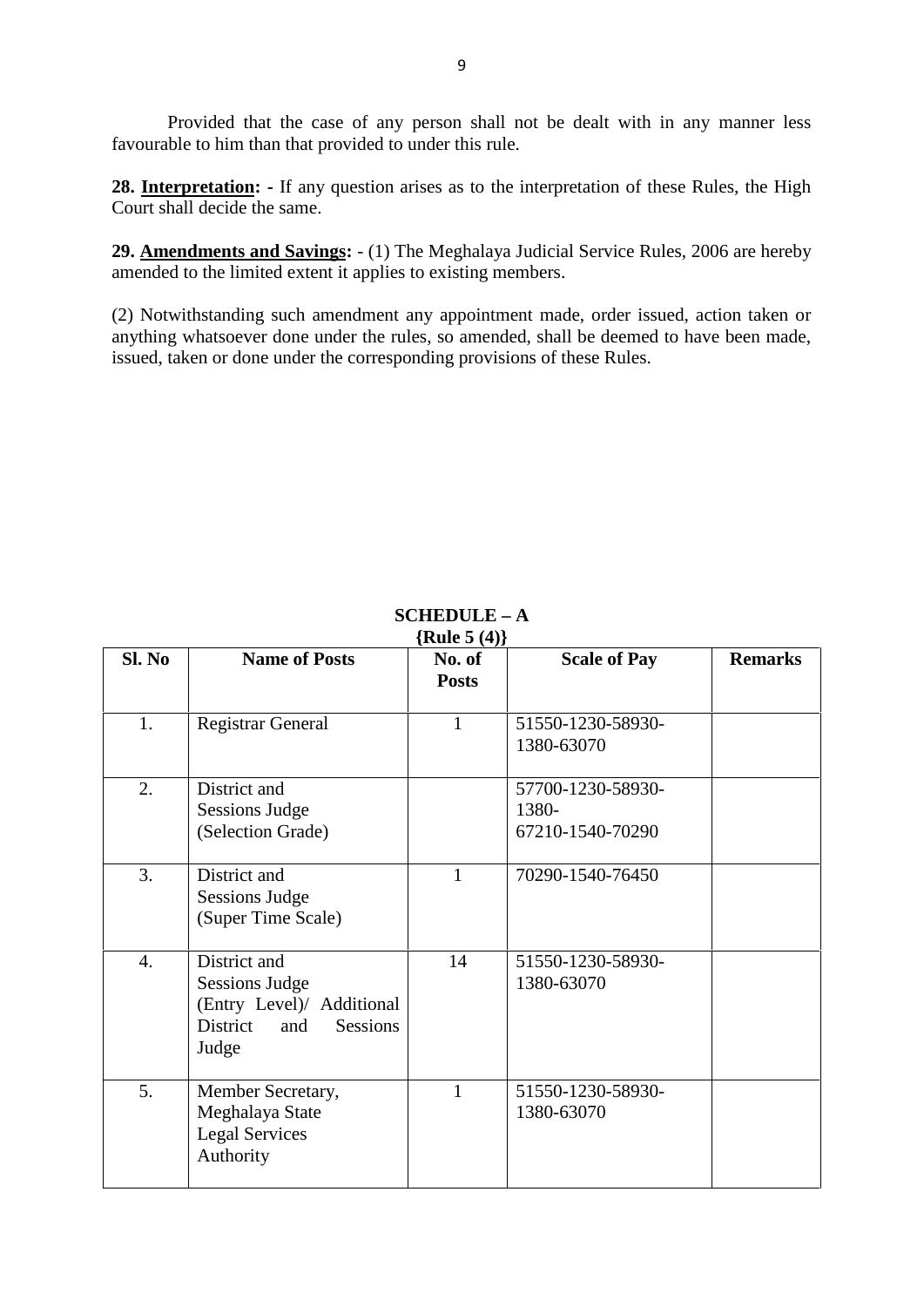#### **SCHEDULE – B {Rules 7 (b) & (c) and 10 (3)}**

**1.** The competitive examination for recruitment to the Service shall consist of-

#### **FOR DIRECT RECRUITMENT & PROMOTION UNDER LIMITED DEPARTMENTAL COMPETITIVE EXAMINATION:**

1. The competitive examination for recruitment to the Service shall consist of-<br> **FOR DIRECT RECRUITMENT & PROMOTION UNDER LIMITED**<br> **DEPARTMENTAL COMPETITIVE EXAMINATION:**<br>
A competitive examination for recruitment to the the syllabus as below:

- (i) **Paper-I**: One Paper of 100 marks (duration not less than 2 hours) to test the General Knowledge, aptitude, intelligence, test of comprehension and expression of law and General English including Essay Writing on legal topic and information technology. (i) **Paper-I**: One Paper of 100 marks (duration not less than 2 hours) to test the General Knowledge, aptitude, intelligence, test of comprehension and expression of law and General English including Essay Writing on legal
- objective questions and problems of law as regards the Transfer of Problems of law as regards the Transfer of Property Act, Civil Procedure Code, Code of Criminal Procedure, Indian Evidence Act, Indian Penal Code, Limitation Act.
- (iii) **Paper-III**: One paper of 100 marks (duration not less than two hours) consisting of Judgment writing (Paper Book to be supplied) Legal theories on jurisprudence, provision of Constitution of India.

**Note:** (The candidate is expected to refer to the relevant decisions of the Apex Court and the High Court while writing answers in Paper II and III)

(iv) **Interview**: Viva-voce-50 marks.

**2.** GENERAL INSTRUCTIONS:

(iv) Interview: Viva-voce-50 marks.<br>
2. GENERAL INSTRUCTIONS:<br>
All candidates who obtain sixty percent or more marks or corresponding grade in the written<br>
examination shall be eligible for personal interview: examination shall be eligible for personal interview:

Provided that Scheduled Caste/Scheduled Tribe/OBC candidates who obtain fifty All candidates who obtain sixty percent or more marks or corresponding grade in the written examination shall be eligible for personal interview:<br>Provided that Scheduled Caste/Scheduled Tribe/OBC candidates who obtain fift the personal interview.

Selection of candidates shall be made on the basis of cumulative grade value obtained in the written and personal interview.

The object of the personal interview is to assess the suitability of the candidate for the cadre by judging the mental alertness, knowledge of law, clear and logical exposition, balance of judgment, skills, attitude, ethics, power of assimilation, power of communication, character and intellectual depth and the like of the candidate.

All necessary steps not provided for in these Rules for recruitment under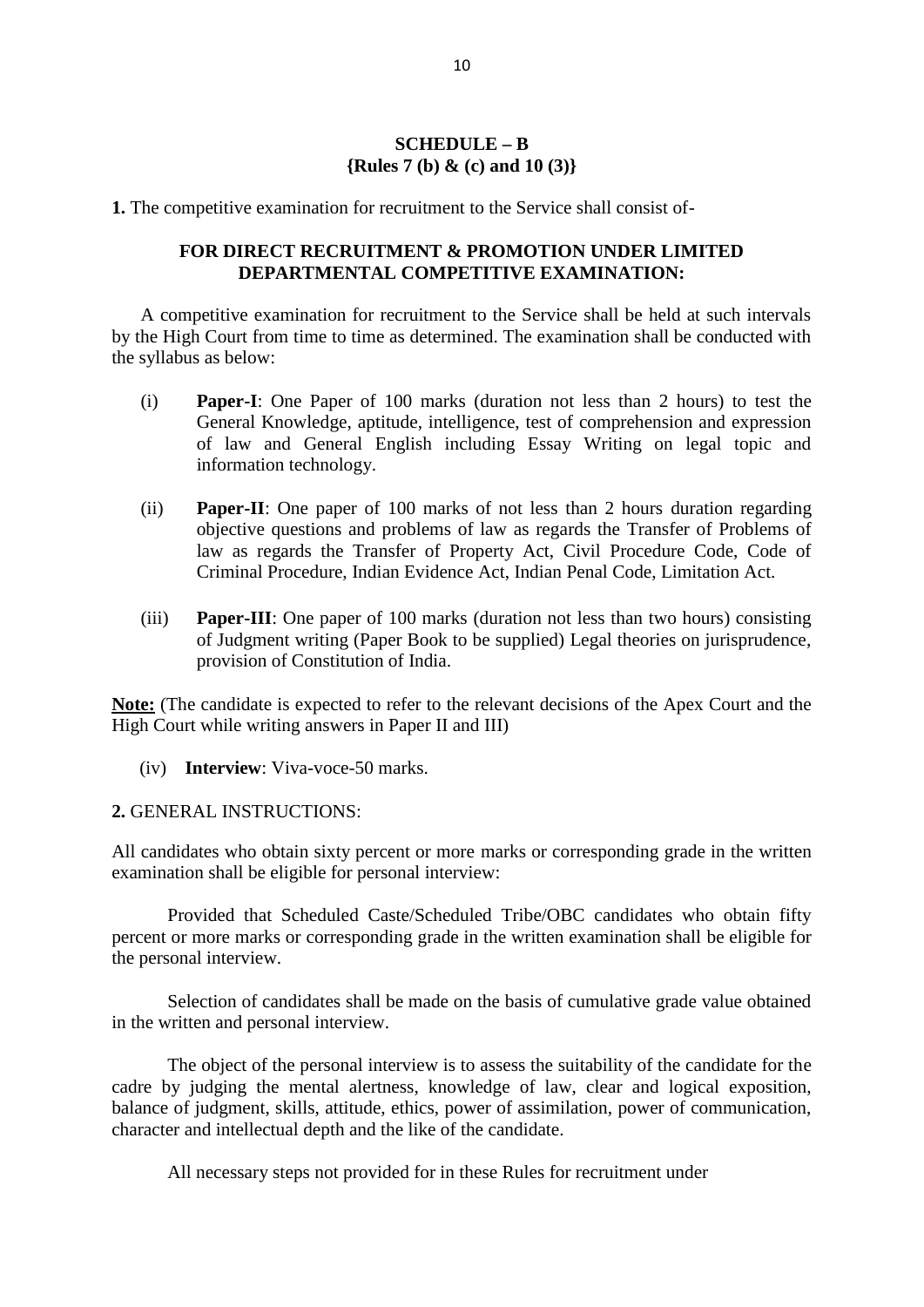these Rules shall be decided by the High Court.

## **EVALUATING PERFORMANCE IN COMPETITIVE EXAMINATIONS FOR JUDICIAL SELECTION** EVALUATING PERFORMANCE IN COMPETITIVE EXAMINATIONS FOR<br>
<u>JUDICIAL SELECTION</u><br>
The system operates as follows:<br>
(1) The questions in the question paper may carry numerical marks for each question.<br>
(2) The street of the str

The system operates as follows:

(1) The system operates as follows:<br>(1) The questions in the question paper may carry numerical marks for each question.<br>(2) The examiner may assign numerical marks for each sub- question, which may be totalled<br>up and show up and shown against each full question in numbers. (2) The examiner may assign numerical marks for each sub- question, which may be totalled<br>up and shown against each full question in numbers.<br>(3) The tabulator will then convert the numerical marks into grades in a

| seven point scale with corresponding grade values as follows: |               |                    |
|---------------------------------------------------------------|---------------|--------------------|
| <b>Percentage of Marks</b>                                    | Grade         | <b>Grade Value</b> |
| 70% and above                                                 | O             |                    |
| 65% to 69%                                                    | $A+$          | 6                  |
| 60% to 64%                                                    | A             | 5                  |
| 55% to 59%                                                    | $B+$          | 4                  |
| 50% to 54%                                                    | B             | 3                  |
| 45% to 49%                                                    | $C+$          | 2                  |
| 40% to 44%                                                    | $\mathcal{C}$ |                    |
| Below 40%                                                     | F             | 0                  |

obtained for each question to the Grade value according to the value given in the third column above.

*\* What is now obtained is the relative Grade value of each answer in the question paper obtained by the candidate in a seven-point scale (i.e. 'O' to7')*

*\* The tabulators next task is to add up those Grader Values and divide the sum total by the numbers of questions in the answer book including the questions unanswered by the candidate. What is thus obtained is the Cumulative Grade Value Average (CGVA) obtained bbtained by the candidate in a seven-point scale (i.e. 'O' to7')*<br>
\* *The tabulators next task is to add up those Grader Values and divide the sum total by the*<br> *numbers of questions in the answer book including the ques the candidate at the examinations is "B+". If the CGVA is '6', the Grade of the candidate is "A+".*

(5) Thus organized, the result of the written examination will be indicating only the cumulative evaluation grade of the candidates which moderates the inevitable element of subjectivity in individual evaluation and brings in relative objectivity and fairness to much higher degree. Of course, the tabulation record sheet can carry the numerical marks as well (5) Thus organized, the result of the written examination will be indicating only the cumulative evaluation grade of the candidates which moderates the inevitable element of subjectivity in individual evaluation and brings these operations in minutes.

(6) What happens if there are several successful obtaining the same grade and the available positions are fewer in number? How do you rank them to determine who is to be given the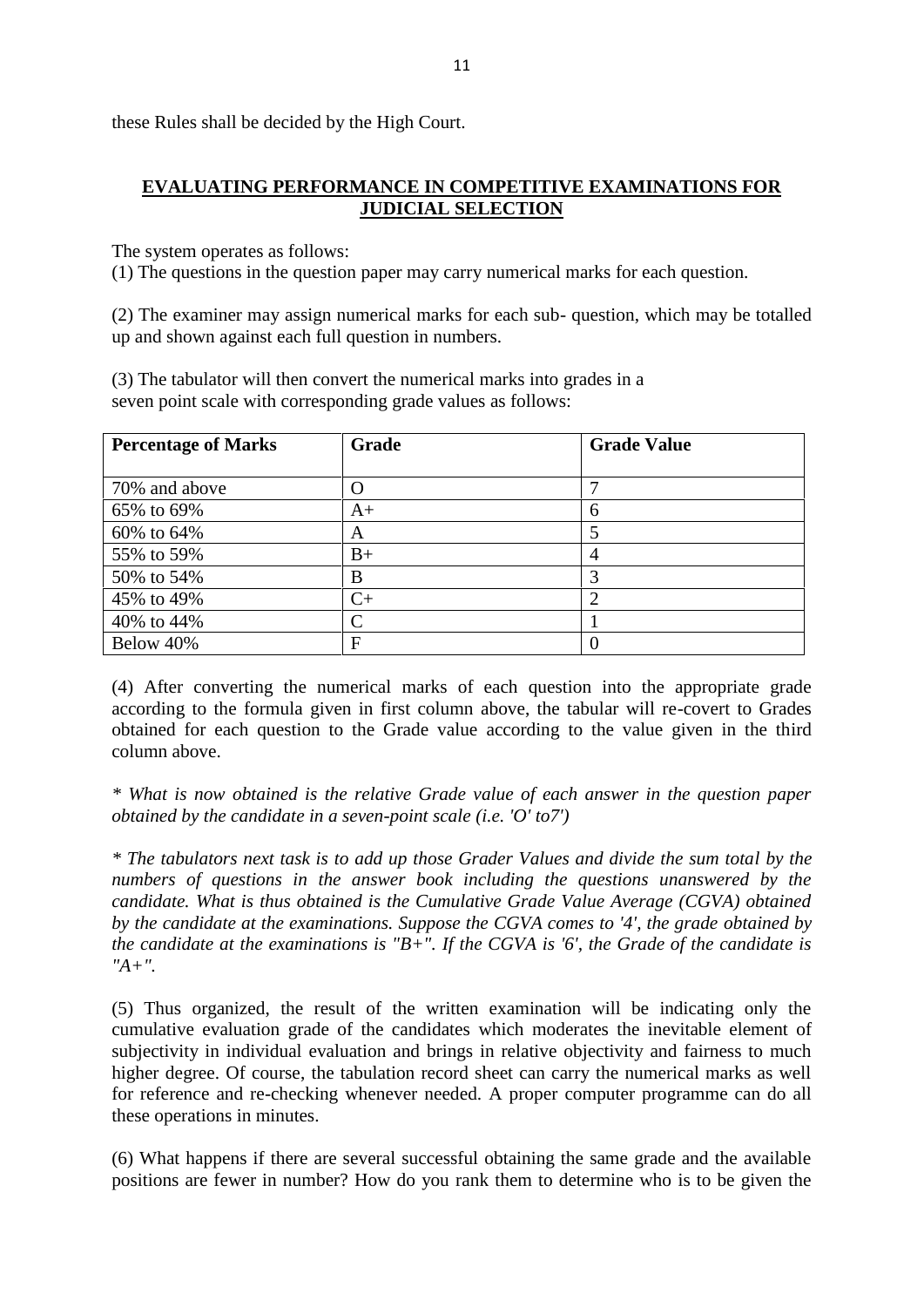job? Of course, this situation can develop with numerical marking also where persons with one mark or half a mark difference are given advantage. This is unfair given the fact that in actual practice this may happen because of the play of subjective elements on the part of the individual examiners. What is therefore recommended is a similar vigorous and objective grade value exercise for the personal interview as well.

(7) At the end of each day's interview the, tabulator will convert the numerical marks assigned to each category into grades and then to grade values. This will then be totalled up and the Cumulative Grade Value Average of each candidate interviewed will be obtained. (7) At the end of each day's interview the, tabulator will convert the numerical marks assigned to each category into grades and then to grade values. This will then be totalled up and the Cumulative Grade Value Average of

will be readied which will naturally be far more fair and transparent with little scope for corrupt practice to creep in. Again for ready reference, the result sheet may carry the numerical marks side by side with grades. (8) Thus a separate list of candidates interviewed and the Grades obtained in the viva-voce<br>will be readied which will naturally be far more fair and transparent with little scope for<br>corrupt practice to creep in. Again f

obtained in the written examination and the viva – voce examination.

(10) Since in practice many candidates who have obtained less than a prescribed grade (say B+) in the written examination will not be called for viva voce examination, then combined (9) The final selection list will be readied by combining the Cumulative Grade Value<br>obtained in the written examination and the viva – voce examination.<br>(10) Since in practice many candidates who have obtained less than even less of the total number of applicants for the job. (10) Since in practice many candidates who have obtained less than a prescribed grade (say  $B+$ ) in the written examination will not be called for viva voce examination, then combined tabulation has to be done only with r

outstanding in all categories of evaluation given in the proforma, the chances are very few will obtain higher grades (like 'O' or 'A') and their numbers may be just within the available even less of the total number of applicants for the job.<br>
(11) If the viva - voce is rigorous and higher marks are given only to those who are<br>
outstanding in all categories of evaluation given in the proforma, the chances included and whom to be excluded. This dilemma may be resolved by a second interview between those candidates by the same board or alternatively looking at the difference in numerical scores between them similarly placed in grades.

#### **SCHEDULE – C {Rule 19 (1)}**

**SCHEDULE – C**<br>  ${Rule 19 (1)}$ <br>
After the appointment of a candidate, the Officer would require to submit his joining report<br>
before the Registrar General, High Court and thereafter he shall be given four weeks training at the Training Institute in the following manner: (i) The subset of the appointment of a candidate, the Officer would require to subset<br>fore the Registrar General, High Court and thereafter he shall be given<br>the Training Institute in the following manner:<br>(i) Writing of j fore the Registrar General, High Court and thereafter he<br>the Training Institute in the following manner:<br>(i) Writing of judicial orders both in civil and crimin<br>(ii) Framing of charge and settlement of issues;

- (i) Writing of judicial orde<br>
(ii) Framing of charge and<br>
(iii) Judgment writing;
- 
- 
- (ii) Framing of charge and settlement of issues;<br>
(iii) Judgment writing;<br>
(iv) Administrative order and other matters relating to administration of office<br>
including accounts; including accounts;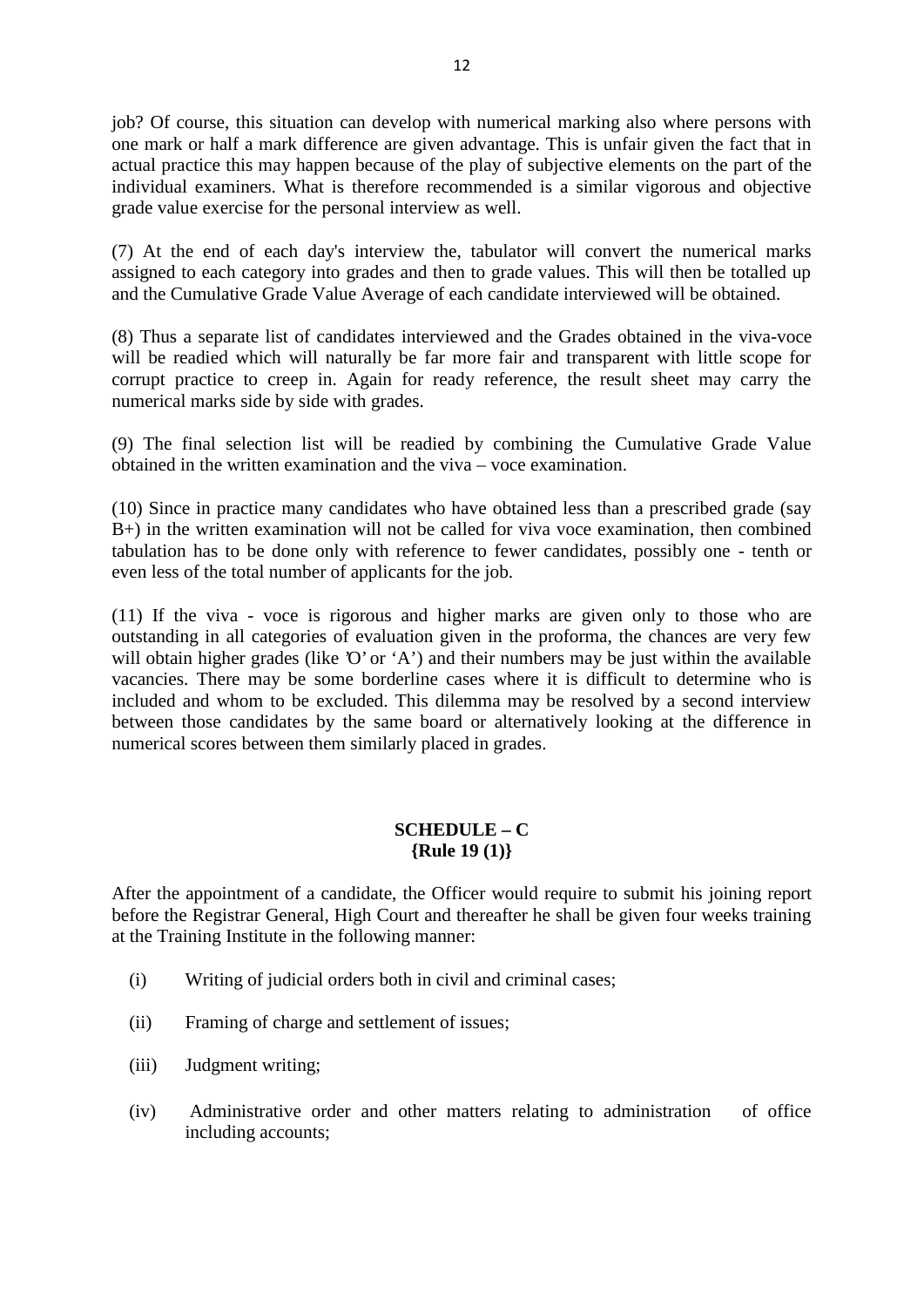13<br>
(v) Any other subject which the High Court/Training Institute may deem fit and<br>
proper. proper.

Before the completion of the training necessary order of posting shall be issued so that the officers may join at their respective place of posting.

#### **APPENDIX –A (Rule 23)**

#### **(1) Should uphold the integrity and independence of Judiciary -**

An independent and honourable judiciary is indispensable to justice in our society. A judge should participate in establishing, maintaining and enforcing and should personally observe, high standards of conduct so that the integrity and independence of the judiciary may be preserved. A judge shall always be aware that the judicial system is for the benefit of the litigant and the public, and not the judiciary. The provisions of this chapter should be construed and applied to further these objectives. (2) observe, high standards of conduct so the may be preserved. A judge shall always b the litigant and the public, and not the j construed and applied to further these objes (2) **Should avoid impropriety** –

- In and the public, and not the judiciary. The provisions of this chapter should be ed and applied to further these objectives.<br> **and avoid impropriety** –<br>
(i) Public confidence in the judiciary is eroded by irresponsible o impropriety. A judge must expect to be the subject of constant public id impropriety –<br>Public confidence in the judiciary is eroded by irresponsible or improper<br>conduct by judges. A judge must avoid all impropriety and appearance of<br>impropriety. A judge must expect to be the subject of const viewed as burdensome by the ordinary citizen and should do so freely and willingly. Scrutiny. A judge must therefore accept restrictions on conduct that might be<br>viewed as burdensome by the ordinary citizen and should do so freely and<br>willingly.<br>(ii) A judge shall respect and observe the law. At all times
- manner of a judge should promote public confidence in the integrity and impartiality of the judiciary. Without regard to a person's race, gender, or other protected personal characteristic, a judge should treat every person fairly, with courtesy and respect. manner of a judge should promote public confidence in the integrity and<br>impartiality of the judiciary. Without regard to a person's race, gender, or<br>other protected personal characteristic, a judge should treat every perso
- judicial conduct or judgment. A judge shall not lend the prestige of judicial office to advance his private interests or those of others. A judge shall not convey or permit others to convey the impression that they are in a special position to influence the Judge. A judge shall not appear as a character witness in a Court proceeding subpoenaed. (iv) of the state interests or those of others. A judge shall not<br>convey or permit others to convey the impression that they are in a special<br>position to influence the Judge. A judge shall not appear as a character<br>witness
- convey or permit others to convey the impression that they are in a special<br>position to influence the Judge. A judge shall not appear as a character<br>witness in a Court proceeding subpoenaed.<br>A Judge shall not allow activit consistent with the code of judicial conduct and the laws of the State. A judge shall not hold the membership of organization activities of which discriminate, or appear discriminate, on the basis of race, gender, or other protected personal characteristic.

Nothing in this paragraph should be interpreted to diminish a judge's right to free exercise of religion.

#### **(3) Performance of duties impartially and diligently, –**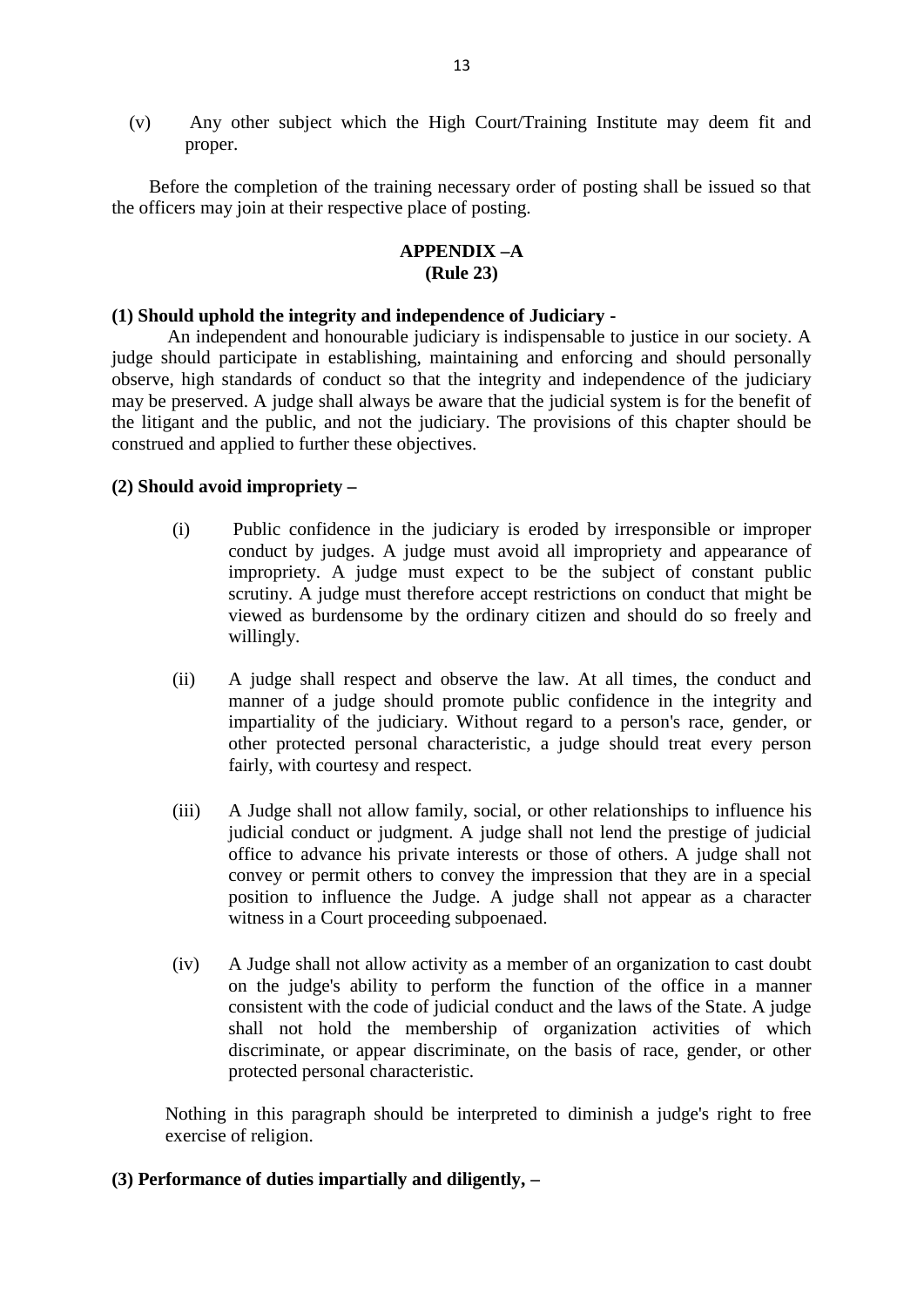- (i) A judge shall be faithful to the law and maintain professional competence in<br>it. A judge should be un-swayed by partisan interests, public clamour, or fear it. A judge should be un-swayed by partisan interests, public clamour, or fear of criticism. (i) A judge shall be faithful to the law and maintain professional competence in it. A judge should be un-swayed by partisan interests, public clamour, or fear of criticism.<br>
(ii) A judge may require lawyers, court personn
- appropriately attired for Court and should reasonable rules of conduct, order and decorum in the Courtroom. (ii) A judge may require lawyers, court personnel, and litigants to be appropriately attired for Court and should reasonable rules of conduct, order and decorum in the Courtroom.<br>(iii) A judge shall be patient, dignified,
- lawyers, and others with whom the judge deals in official capacity, and should require similar conduct of lawyers, and of staff, Court officials, and others subject to the judge's direction and control. (iii) A judge shall be patient, dignified, and courteous to litigants, witness,<br>lawyers, and others with whom the judge deals in official capacity, and should<br>require similar conduct of lawyers, and of staff, Court officia
- to the judge outside the presence of the parties concerning a pending or impending proceeding. (iv) A judge shall not initiate, permit, or consider ex-parte communications made<br>to the judge outside the presence of the parties concerning a pending or<br>impending proceeding.<br>(v) A Judge shall hear and decide matters ass
- which disqualification is required. (v) A Judge shall hear and decide matters assigned to the judge except those in which disqualification is required.<br>(vi) A judge shall perform judicial duties without bias or prejudice, including but
- not limited to bias or prejudice based upon race, sex, religion, national origin, disability, age, sexual orientation or socioeconomic status, and shall not permit staff, Court officials and others subject to the judge's direction and control to do so. not limited to bias or prejudice based upon race, sex, religion, national origin, disability, age, sexual orientation or socioeconomic status, and shall not permit staff, Court officials and others subject to the judge's d
- 
- Start, Court officials and others subject to the judge s direction and control to<br>do so.<br>(viii) A judge shall dispose of all judicial matters speedily, effectively and fairly.<br>(viii) A judge shall not, while a proceeding i make any public comment that might reasonably be expected to affect its outcome or impair its fairness or make any non public comment that might substantially interfere with a fair trial or hearing. The judge shall require similar abstention on the part of Court personnel subject to the judge's direction and control. This clause does not prohibit judges from making public statements in the course of their official duties or from explaining for public information the procedures of the Court. This clause does not apply to proceedings in which the judge is a litigant in a personal capacity. direction and control. This clause does not prohibit judges from making public<br>statements in the course of their official duties or from explaining for public<br>information the procedures of the Court. This clause does not a
- photographs in or out of the courtroom during session of court or recess between sessions except as authorized by the High Court. (ix) A judge should prohibit broadcasting, televising, recording or taking of photographs in or out of the courtroom during session of court or recess between sessions except as authorized by the High Court.<br>
(x) A judge m
- prevent unnecessary waste of time, or to clear up some obscurity, but the Judge should bear in mind that undue interference, impatience, or participation between sessions except as authorized by the High Court.<br>A judge may properly intervene in a trial of a case to promote expedition, and<br>prevent unnecessary waste of time, or to clear up some obscurity, but the<br>Judge should witness, especially those who are excited or terrified by the unusual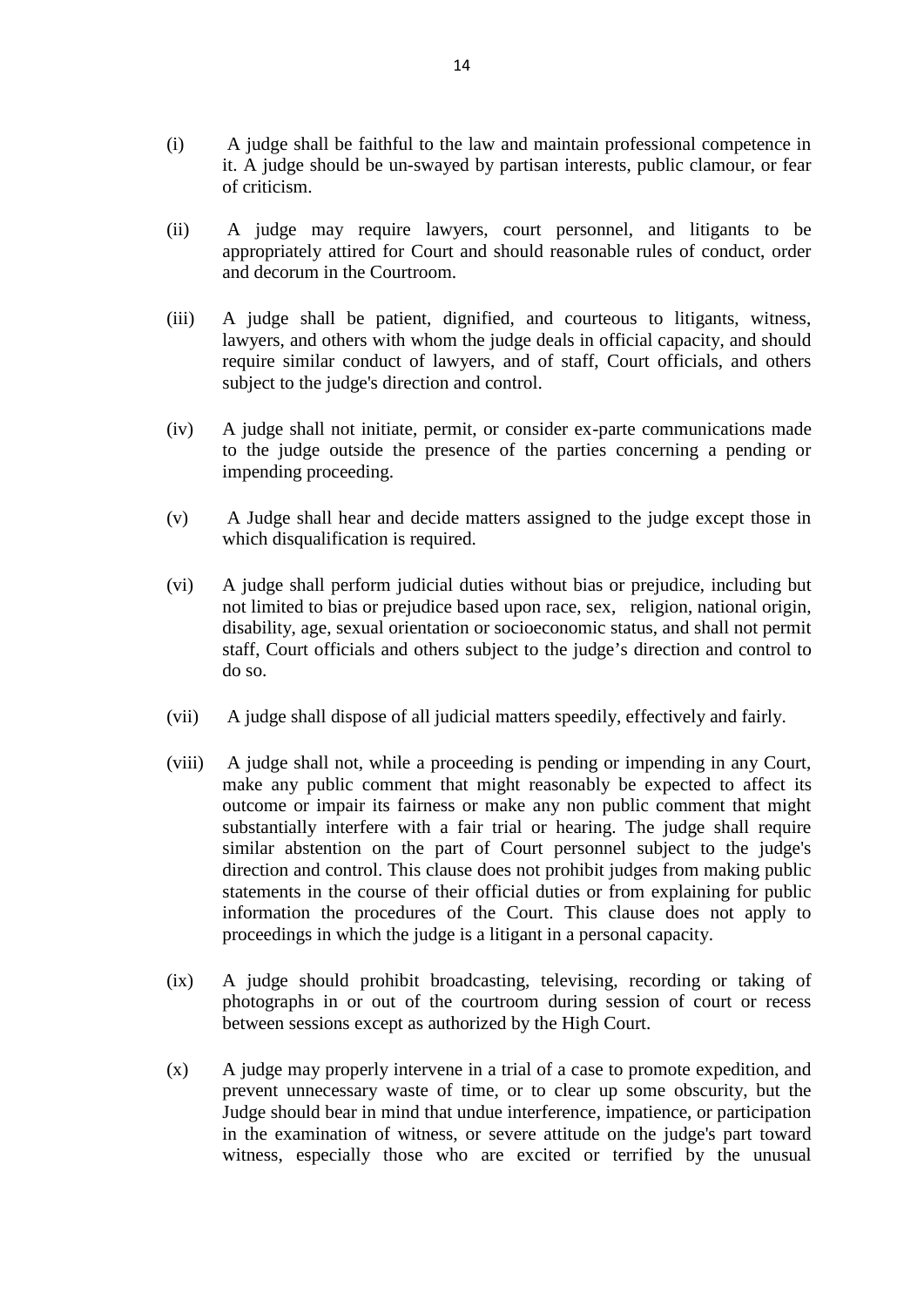circumstances of a trial, may tend to prevent the proper presentation of the cause, or the ascertainment of truth in respect thereto.

- (xi) circumstances of a trial, may tend to prevent the proper presentation of the cause, or the ascertainment of truth in respect thereto.<br>(xi) Conversation between the judge and counsel in Court is often necessary, but th the judge should be studious to avoid controversies that apt to obscure the merits of the dispute between litigants and lead to unjust disposition. In addressing counsel, litigants or witness, the judge would avoid a controversial manner or tone. the judge should be studious to avoid controversies that apt to obscure the<br>merits of the dispute between litigants and lead to unjust disposition. In<br>addressing counsel, litigants or witness, the judge would avoid a contr
- clarify their positions, and should not be tempted to the unnecessary display of addressing counsel, litigants or witness, the judge would avoid a controversial<br>manner or tone.<br>A judge shall avoid interruptions of counsel in their arguments except to<br>clarify their positions, and should not be tempted t discipline, not authorized by law in sentencing and endeavour to conform to a reasonable standard of punishment and not seek popularity or publicity either by exceptional severity or undue leniency. methods of doing justice; avoid the imposition of humiliating acts or<br>discipline, not authorized by law in sentencing and endeavour to conform to a<br>reasonable standard of punishment and not seek popularity or publicity eit
- Court hours. He shall ensure punctuality of the staff and Court Officials.
- by exceptional severty or undue temency.<br>
(xiii) A judge shall be punctual in attending court and do judicial work during<br>
Court hours. He shall ensure punctuality of the staff and Court Officials.<br>
(xiv) A judge should di performance of the administrative responsibilities of other judges and Court officials. (xiv) A judge should diligently discharge administrative responsibilities,<br>professional competence in judicial administration, and facilitate the<br>performance of the administrative responsibilities of other judges and Court
- against a judge or lawyer for unprofessional conduct of which the judge may become aware. (xv) A judge should take or initiate appropriate measures as admissible under law<br>against a judge or lawyer for unprofessional conduct of which the judge may<br>become aware.<br>(xvi) A judge should not cause unnecessary expense
- appointments shall be based upon merit. (xvi) A judge should not cause unnecessary expense by making appointments. All appointments shall be based upon merit.<br>(xvii) A judge should not approve compensation beyond the fair value of services rendered.
- rendered.

#### **(4) Extra judicial and quasi-judicial activities –**

**I.** As a judicial officer and person specially learned in the law, a judge is in unique position to contribute to the improvement of the law, the legal system, and the administration of justice, including revision of substantive and procedural law and improvement of criminal and juvenile justice. To the extent time permits, and without affecting his judicial work, a judge is encouraged to do so, either independently or through a Bar association, judicial conference, or the organization dedicated to the improvement of the law.

**II.** A judge, subject to the proper performance of judicial duties and to the extent time permits, may engage in the following quasi-judicial activities: (a) a judge, subject to the proper performance of judicial duties and to the extent time<br>ts, may engage in the following quasi-judicial activities:<br>(a) A judge may speak, write, lecture, teach and participate in other acti

concerning only the law, the legal, and the administration of justice; and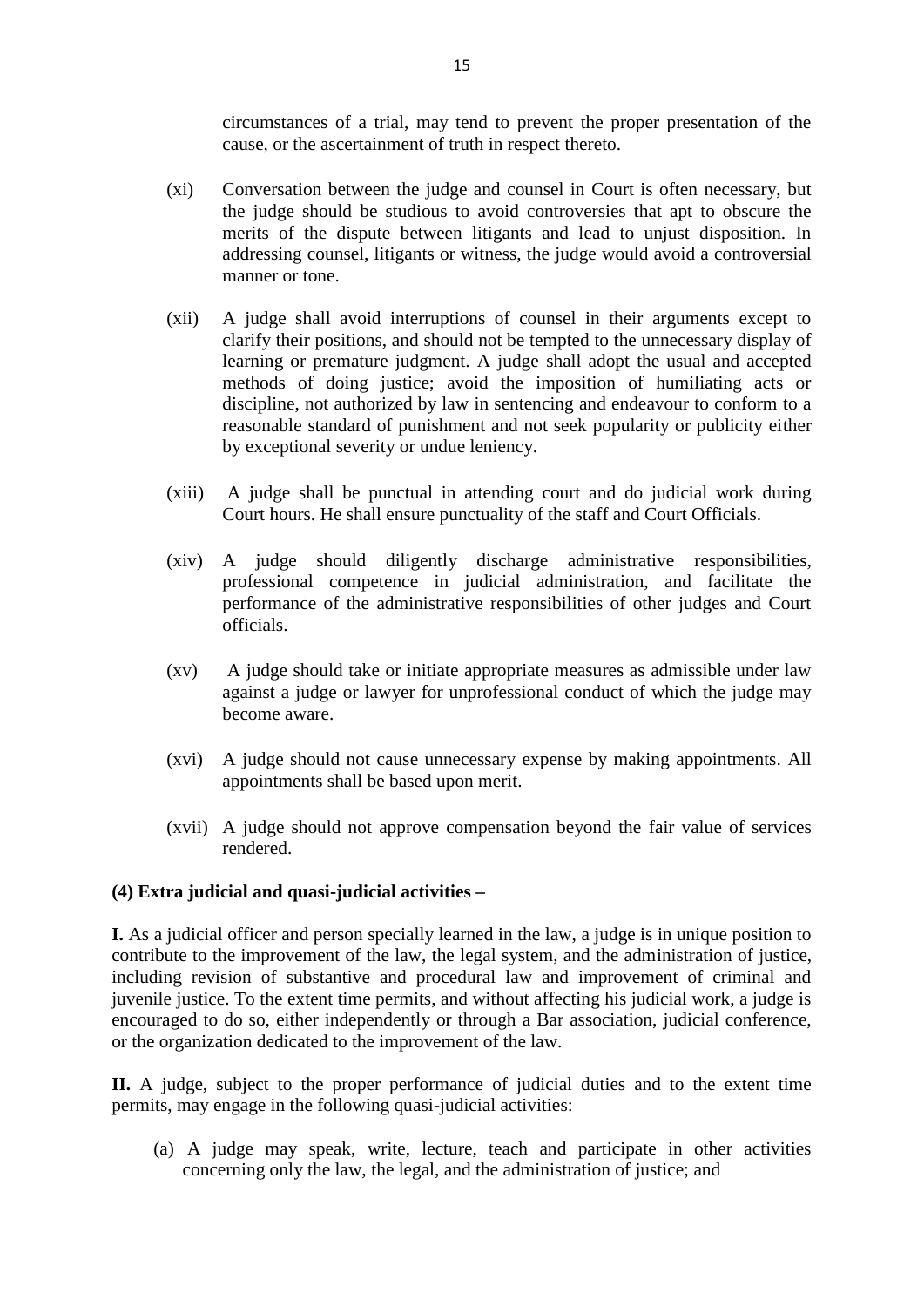(b) A judge may appear at a public hearing on matters concerning only the law, the 16<br>
A judge may appear at a public hearing on matter<br>
legal system, and the administration of justice.

**III.** A judge should refrain from financial and business dealings that tend to reflect adversely on the judge's impartiality or judicial office, interfere with the proper performance of judicial duties, exploit the judicial position, demean the judicial office or involve the judge in transactions with lawyers or persons likely to come before the court on which the judge serves.

**IV.** A judge should serve as an executor, administrator, testamentary, trustee, or guardian.

**V.** A judge should act as an arbitrator or mediator.

**VI.** Except in the performance of judicial duties.

**VII.** A judge should not practice law remuneration.

**VIII.** A judge should not accept appointment to a governmental committee, commission, or other position without the permission of the High Court in writing.

IX. A judge or a candidate form judicial office should not be a member of, or hold any office in a political party.

**X.** A judge shall not make speeches on behalf of a political party or endorse a candidate for a political office.

**XI**. A judge shall keep informed about the judge's personal and fiduciary economic interests and make a reasonable effort to keep informed about the personal economic interests of the judge's spouse and children residing in the judge's household.

**XII**. A judge shall not conduct all of the judge's extrajudicial activities in such a way that they do not: (a) cast reasonable doubt on the judge's extrajudicial activities in such a way<br>
(a) cast reasonable doubt on the judge's capacity to act impartially as a judge;<br>
(a) cast reasonable doubt on the judge's capacity to act i

- 
- (a) cast reasonable doubt on the judge's capacity to act impartially as a judge;<br>(b) demean the judicial office; or c) interfere with the proper performance of judicial duties. (b) demean the judicial<br>duties.<br>A judge shall not serve<br>the organization, -
- **XIII**. A judge shall not serve as an officer, director, trustee or legal advisor if it is likely that (a) during that the organization, the engaged in proceedings that would ordinarily come before the judges, or (a) Will be engaged in proceedings that would ordinarily come before the judges, or
	-
	- A judge shall not serve as an officer, director, trustee or legal advisor if it is likely that<br>the organization, -<br>(a) Will be engaged in proceedings that would ordinarily come before the judges, or<br>(b) Will be engaged fre which the judge is a member.

**XIII**. A judge and members of the judge's family residing in the judge's household shall not accept, a gift, bequest, favour or loan from anyone except for: